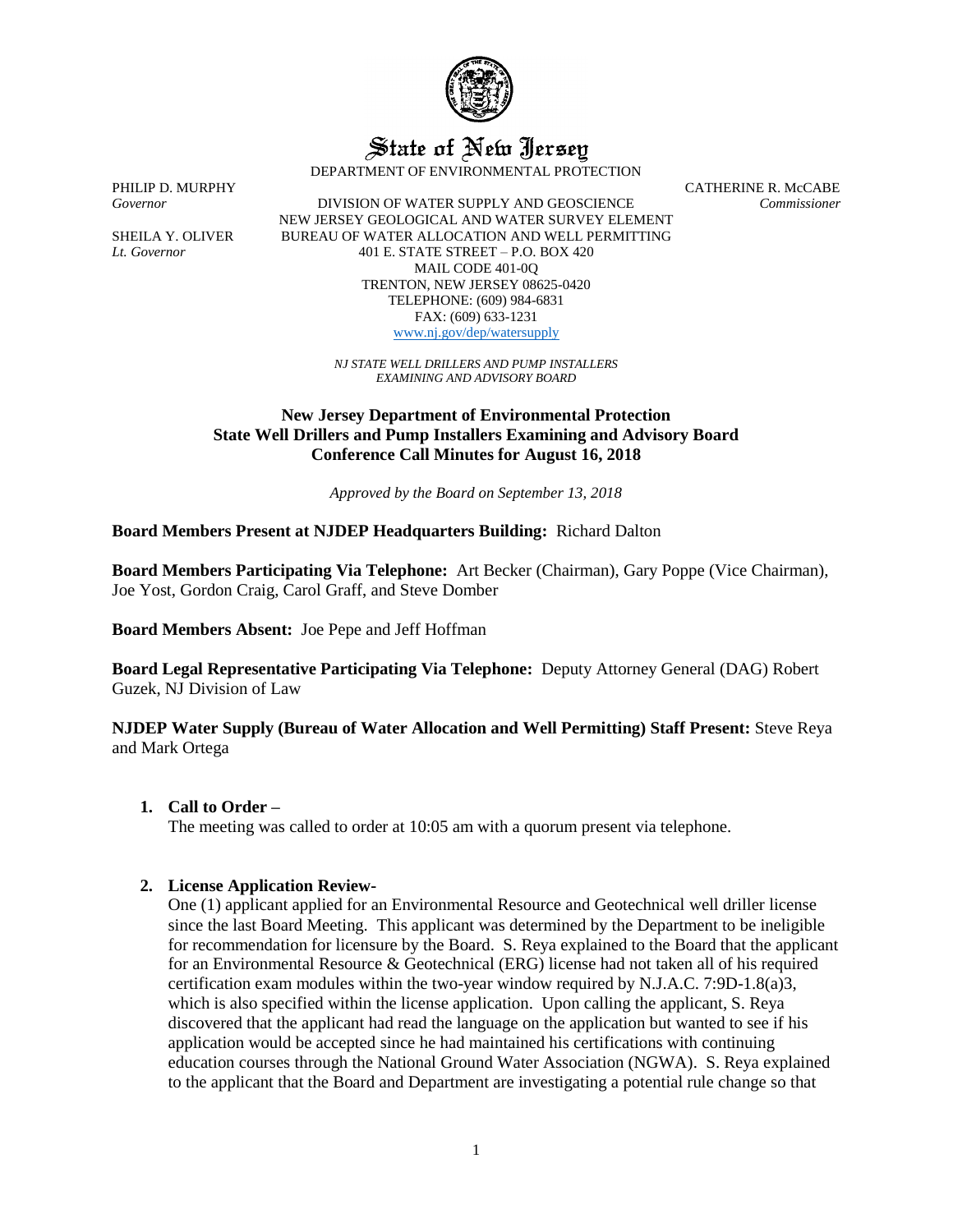technical modules would not have to fall within the two (2) year window. The applicant was told that he would retake the necessary exams (General Drilling and Augering & Monitoring) and submit a revised application. The Department will send a rejection letter to the applicant.

A. Becker brought up the proposed rule change to the Board to ensure that everyone was still in favor of moving forward to try to have the language changed for the two-year certification requirement. All Board members present on the call agreed that they are heading in the right direction with getting the rule changed.

#### **3. Subsurface and Percolating Waters Act Language at N.J.S.A. 58:4A-6-**

A. Becker began discussing the Subsurface and Percolating Waters Act provision that requires that a master well driller must be employed as a supervisor if three (3) or more well drillers are on staff at any company. A. Becker suggested that either the Department should begin to enforce this, or the law needs to be changed if the Department has no intention of enforcing this requirement. G. Craig stated that the Department does not currently enforce this law because it is no longer valid in today's industry and suggested that the law be changed. G. Craig continued by stating that nothing is gained in the environmental and geotechnical well drilling industry by having a master well driller on staff since no pump work is being performed. A. Becker asked for the opinion of G. Poppe and J. Yost, since they are more experienced with water well and public supply well drilling. J. Yost stated that he believed that a master well driller should be mandatory when drilling of a public supply well is occurring. This is a requirement of the well rule, however, so requiring that three (3) licensed well drillers of any class to be supervised by a Master driller was viewed by some Board members as having no real benefit. It was also noted that at the time the original statute was written, there were only two (2) license types, so the Journeyman was viewed as a "lower" level license. Currently, out of eight (8) license types, the Journeyman is the second "highest" so it should not be viewed as a lower level license within the industry today.

A. Becker suggested having the law changed so that it only effects companies that drill water wells. G. Craig reminded the Board that there are no questions regarding business practices on the master well driller examination. So, if the purpose of having a master well driller on staff is because they're a better businessperson, there is no mechanism available to test their business skills. A. Becker asked the Board members to come up with ideas for the next in-person meeting. C. Graff suggested that changes be made to the newly implemented licensing structure to include "master driller" for other categories of licenses. For example, have a master environmental resource and geotechnical well driller. The Board members stated that Maryland currently does this. G. Craig asked the Department to look at the content on the master and journeyman well driller exams to view the differences and report the findings back to the Board. A. Becker reiterated the fact that the Department's historic failure to enforce this statutory requirement is seen by many in the industry as selective enforcement, as violating certain requirements will result in enforcement action by the Department, while this requirement need not be complied with as the Department has never enforced it.

S. Reya stated that T. Pilawski recently discussed this issue with A. Becker and added it to the Commissioner's Office list of potential necessary legislative changes. He added that there is no timeframe in which the issue would be resolved nor guarantee that it would be further investigated.